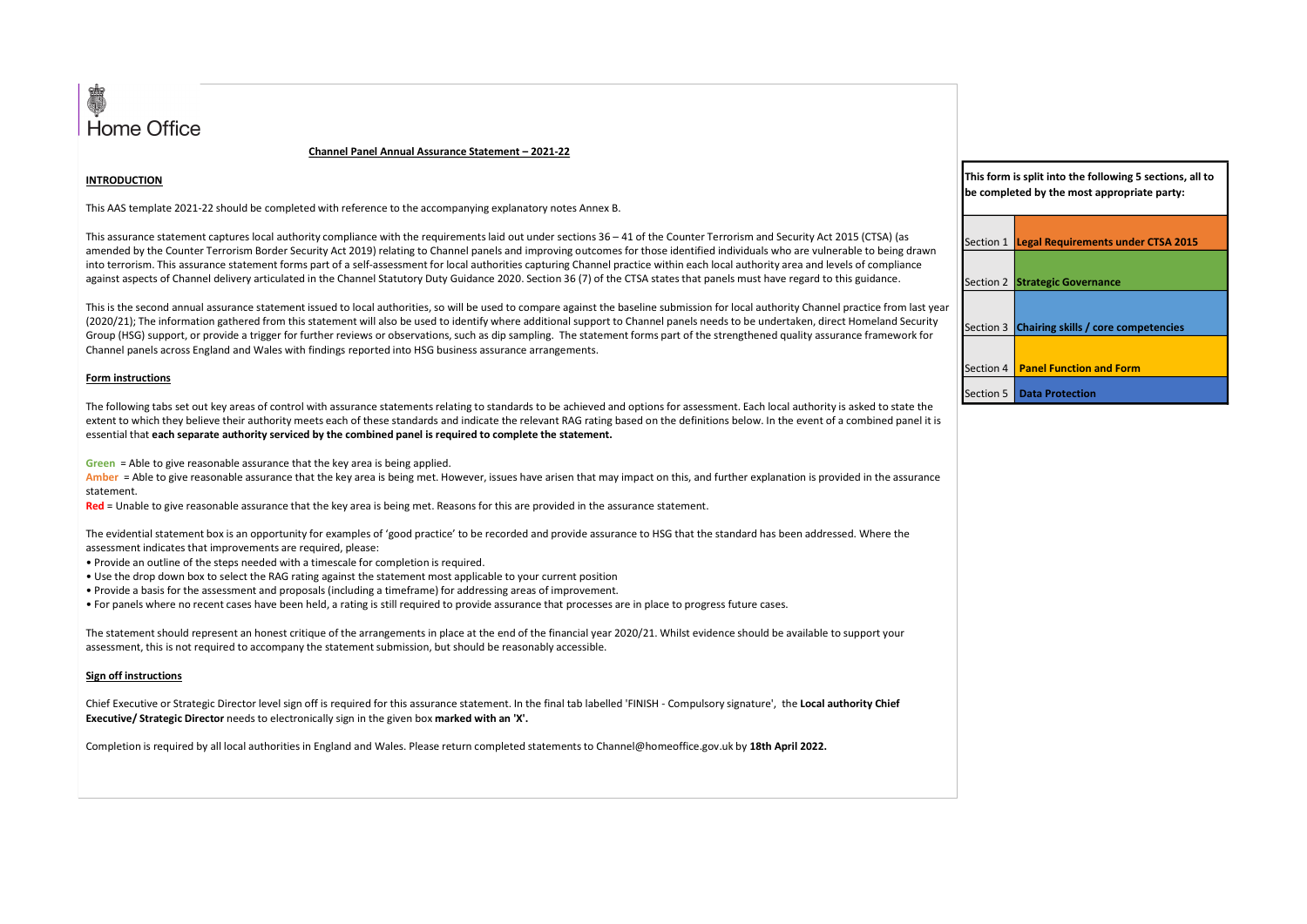| ave         | 1.5 In the instance of combined panels,<br>appropriate representatives from each local<br>retary authority and Policing area covered within<br>the combined panel geography attend panel<br>meetings. |
|-------------|-------------------------------------------------------------------------------------------------------------------------------------------------------------------------------------------------------|
|             |                                                                                                                                                                                                       |
| ١ė<br>aking | N/A                                                                                                                                                                                                   |
|             |                                                                                                                                                                                                       |

|                                                                                                      |                                                                                                                                                                                               |                                                                                              | 1. Legal Requirements under CTSA 2015                                                                                                                                                                                                                                                                                                                                                                                                                                                                                                              |                                                                                                       |                                          |
|------------------------------------------------------------------------------------------------------|-----------------------------------------------------------------------------------------------------------------------------------------------------------------------------------------------|----------------------------------------------------------------------------------------------|----------------------------------------------------------------------------------------------------------------------------------------------------------------------------------------------------------------------------------------------------------------------------------------------------------------------------------------------------------------------------------------------------------------------------------------------------------------------------------------------------------------------------------------------------|-------------------------------------------------------------------------------------------------------|------------------------------------------|
|                                                                                                      | combined area) with the sole<br>purpose of providing support to<br>those individuals who are identified<br>as being vulnerable to being drawn<br>linto terrorism.                             | includes the local authority<br>is wholly or partly within the<br>authority.                 | 1.1 A panel is in place for the area (or $1.2$ Membership of the panel 1.3 Partners of the panel (as listed in<br>Schedule 7 CTSA) act in cooperation with<br>and police for that area which panel in carrying out its functions under<br>section 36(4) CTSA. This includes the giving of State.<br>of information to determine whether an<br>individual should be referred to the panel<br>(section 38(3)).<br>All references to panel partners comprise those identified by<br>the Channel chair, in addition to partners listed within Schedule | 1.4 Partners of the panel have<br>regard to the Channel duty<br>guidance issued by the Secretary auth | 1.5<br><b>a</b> pp<br><b>Ithe</b><br>mee |
| Green/ Amber/ Red                                                                                    | Green                                                                                                                                                                                         | Green                                                                                        | Green                                                                                                                                                                                                                                                                                                                                                                                                                                                                                                                                              | Green                                                                                                 |                                          |
| Please include here any further details behind any<br>amber/red entries or examples of good practice | adults and children. Channel Panel meets covering adults and children.<br>monthly, even where there aren't live<br>cases, to enable continuity, sharing best<br>practice and learning points. | Channel Panel meets monthly,<br>even where there aren't live<br>cases, to enable continuity, | adults and children. Channel Panel meets<br>monthly, even where there aren't live cases, to Yes partners have regard to the<br>enable continuity, sharing best practice and<br>learning points. Partners of the panel include                                                                                                                                                                                                                                                                                                                      | guidance and discuss when making<br>decisions on referrals                                            | N/A                                      |
| Please include here areas for improvement and<br>timescales for completion                           |                                                                                                                                                                                               |                                                                                              |                                                                                                                                                                                                                                                                                                                                                                                                                                                                                                                                                    |                                                                                                       |                                          |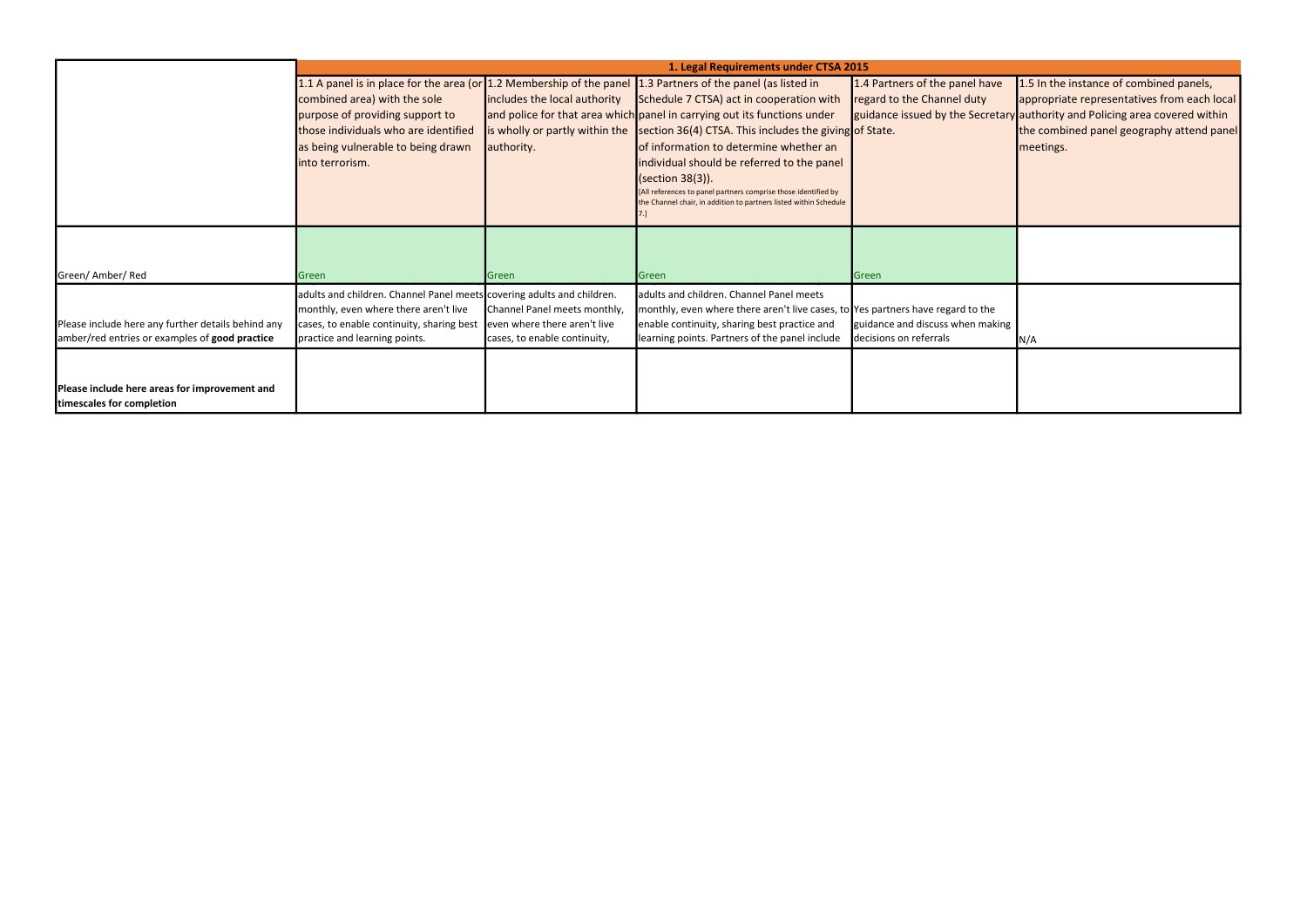|                                                                            |                                                                      |                                                                                                         | 2. Strategic Governance                                          |                                                                                                                                                           |                   |
|----------------------------------------------------------------------------|----------------------------------------------------------------------|---------------------------------------------------------------------------------------------------------|------------------------------------------------------------------|-----------------------------------------------------------------------------------------------------------------------------------------------------------|-------------------|
|                                                                            | 2.1 Channel, as a local authority                                    | 2.2 Channel Panel activity is overseen by 2.3 The chair for strategic governance                        |                                                                  | 2.4 An escalation process to                                                                                                                              | 2.5 <sub>ch</sub> |
|                                                                            | statutory function (Section 36 of                                    | a local strategic multi-agency                                                                          | does not hold responsibility for elements                        | strategic governance is in place                                                                                                                          | includ            |
|                                                                            | the CTSA), is included within the<br>local authority's constitution. | partnership board where Channel is a<br>specified agenda item. The Channel<br>chair attends this board. | of Channel panel delivery or hold the<br>Channel chair function. | for the Channel Panel. This<br>process is publicised to panel<br>members/partners and referred<br>to in any relevant governance<br>public facing websites | gover             |
|                                                                            |                                                                      |                                                                                                         |                                                                  |                                                                                                                                                           |                   |
| Green/Amber/Red                                                            | Green                                                                | Green<br>The Dorset CONTEST Board has overall                                                           | Green                                                            | Green<br>The Dorset CONTEST Board has                                                                                                                     | Green<br>The Do   |
|                                                                            |                                                                      | responsibility for the local overview and                                                               |                                                                  | overall responsibility for the local                                                                                                                      | respor            |
| Please include here any further details behind                             |                                                                      | monitoring of partners implementation of                                                                |                                                                  | overview and monitoring of                                                                                                                                | monite            |
| any amber/red entries or examples of good                                  | Channel Panel Terms of Reference                                     | Channel and the wider Prevent duty.                                                                     | No the chair does not hold responsibility for                    | partners implementation of                                                                                                                                | Chann             |
| <i>practice</i>                                                            | are in the Council's Constitution.                                   | Officers in the council with responsibility for the channel planel delivery or chair                    |                                                                  | Channel and the wider Prevent                                                                                                                             | the co            |
| Please include here areas for improvement<br>and timescales for completion |                                                                      |                                                                                                         |                                                                  |                                                                                                                                                           |                   |

| to<br>place<br>S<br>nel<br>ferred<br>ince | 2.5 Channel (as part of Prevent reporting) is<br>included within the local authority's<br>governance arrangements.                                                                                                                |
|-------------------------------------------|-----------------------------------------------------------------------------------------------------------------------------------------------------------------------------------------------------------------------------------|
|                                           | Green                                                                                                                                                                                                                             |
| าลร<br>local<br>₽nt                       | The Dorset CONTEST Board has overall<br>responsibility for the local overview and<br>monitoring of partners implementation of<br>Channel and the wider Prevent duty. Officers in<br>the council with responsibility for Channel / |
|                                           |                                                                                                                                                                                                                                   |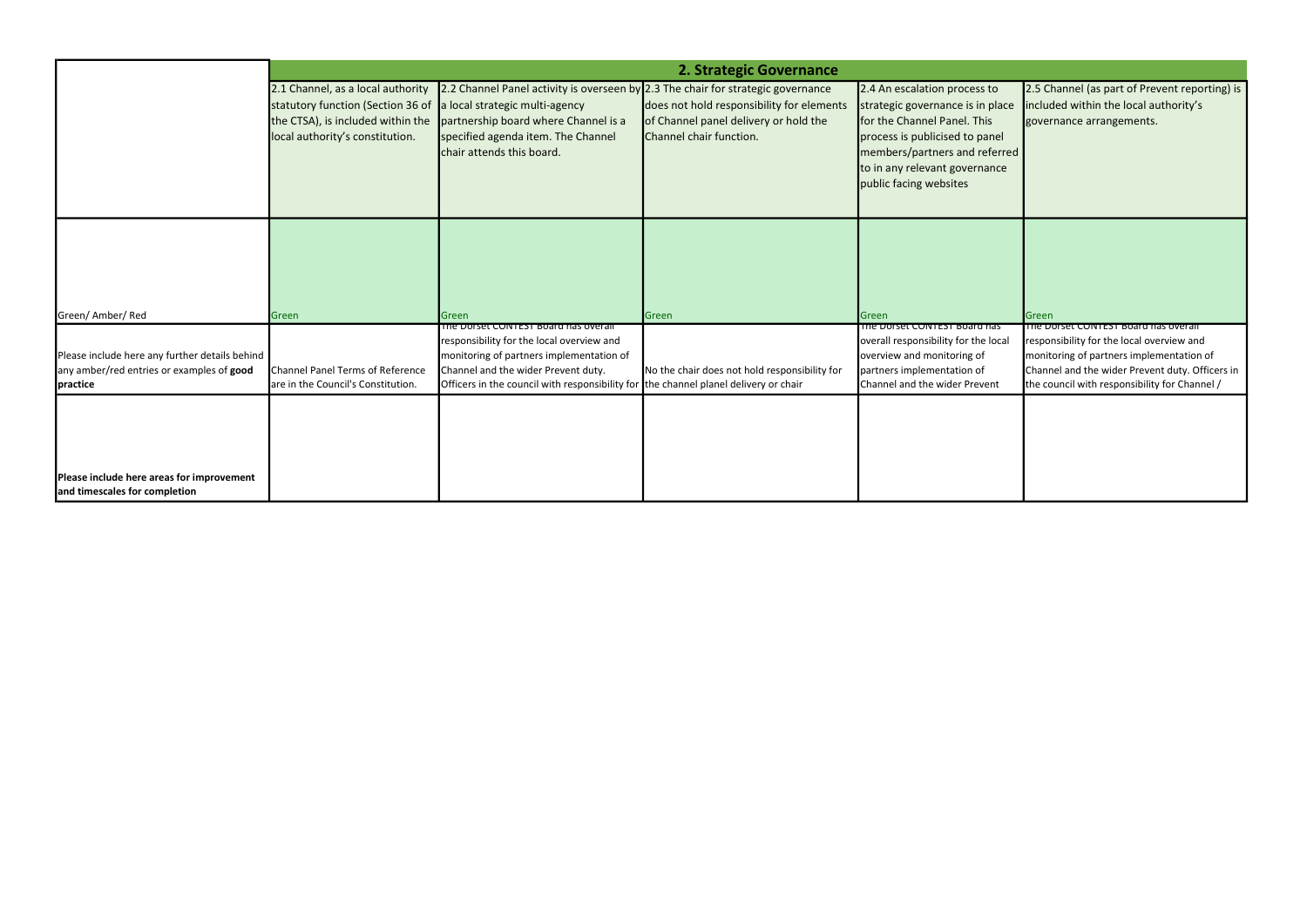|                                                    | 3.1 The Chief Executive (or equivalent Head of Paid 3.2 The Chair and deputy chair hold                       |                                       |
|----------------------------------------------------|---------------------------------------------------------------------------------------------------------------|---------------------------------------|
|                                                    | Service) has designated local authority officers as                                                           | sufficient authority to direct multi- |
|                                                    | named chair and deputy chair, details of whom                                                                 | agency delivery.                      |
|                                                    | have been provided to HSG.                                                                                    |                                       |
|                                                    |                                                                                                               |                                       |
|                                                    | [Changes to designated Channel chairs/deputy chairs must be notified to<br>HSG via Channel@homeoffice.gov.uk] |                                       |
|                                                    |                                                                                                               |                                       |
|                                                    |                                                                                                               |                                       |
|                                                    |                                                                                                               |                                       |
|                                                    | Jonathan Price, Interim Corporate Director - Adult                                                            |                                       |
|                                                    | <b>Social Care (Commissioning)</b>                                                                            |                                       |
|                                                    | Jonathan.Price@dorsetcouncil.gov.uk                                                                           |                                       |
|                                                    | b. Named Channel deputy chair and email contact:                                                              |                                       |
|                                                    | Paula Golding, Head of Locality & Strategy - Dorchester                                                       |                                       |
| Green/ Amber/ Red                                  | & West Locality paula.golding@dorsetcouncil.gov.uk                                                            | Green                                 |
|                                                    |                                                                                                               |                                       |
|                                                    |                                                                                                               |                                       |
| Please include here any further details behind any |                                                                                                               |                                       |
| amber/red entries or examples of good practice     |                                                                                                               |                                       |
|                                                    |                                                                                                               |                                       |
|                                                    |                                                                                                               |                                       |
|                                                    |                                                                                                               |                                       |
|                                                    |                                                                                                               |                                       |
|                                                    |                                                                                                               |                                       |
| Please include here areas for improvement and      |                                                                                                               |                                       |
| timescales for completion                          |                                                                                                               |                                       |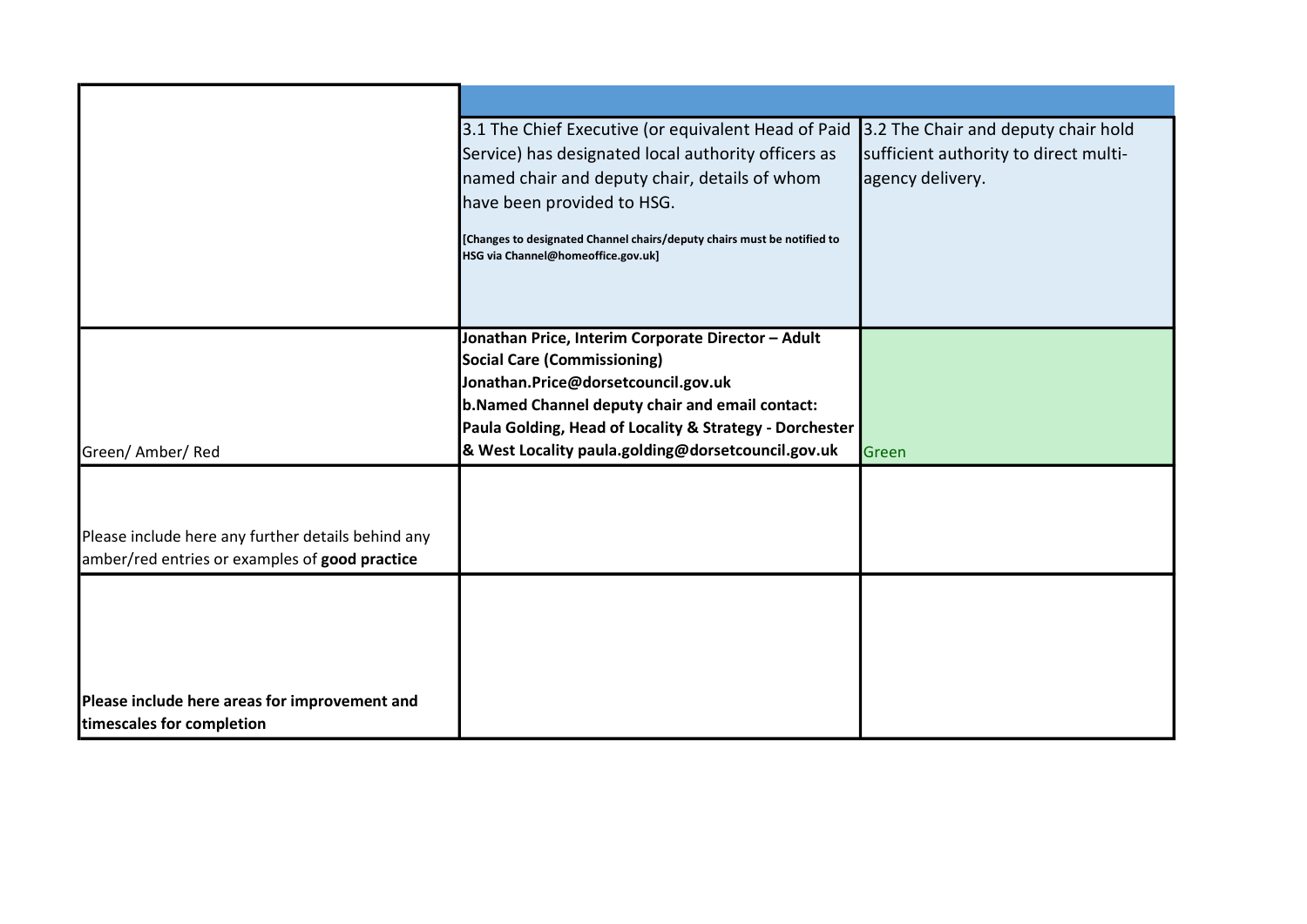| 3. Chairing skills / core competencies                                     |                                   |                                             |
|----------------------------------------------------------------------------|-----------------------------------|---------------------------------------------|
| 3.3 Chair and deputy chair have previous                                   | 3.4 Chair and deputy chair have a | 3.5 Chair and deputy Chair have a degree of |
| experience in chairing multi-agency panels sound understanding of Channel, |                                   | separation from any Home Office Prevent     |
| or meetings.                                                               | Prevent and CONTEST strategies.   | funded post in the local authority.         |
|                                                                            |                                   |                                             |
|                                                                            |                                   |                                             |
|                                                                            |                                   |                                             |
|                                                                            |                                   |                                             |
|                                                                            |                                   |                                             |
|                                                                            |                                   |                                             |
|                                                                            |                                   |                                             |
|                                                                            |                                   |                                             |
|                                                                            |                                   |                                             |
| Green                                                                      | Green                             | Green                                       |
|                                                                            |                                   |                                             |
|                                                                            |                                   |                                             |
|                                                                            |                                   | Dorset does not receive any Home Office     |
|                                                                            |                                   | Prevent funded posts.                       |
|                                                                            |                                   |                                             |
|                                                                            |                                   |                                             |
|                                                                            |                                   |                                             |
|                                                                            |                                   |                                             |
|                                                                            |                                   |                                             |
|                                                                            |                                   |                                             |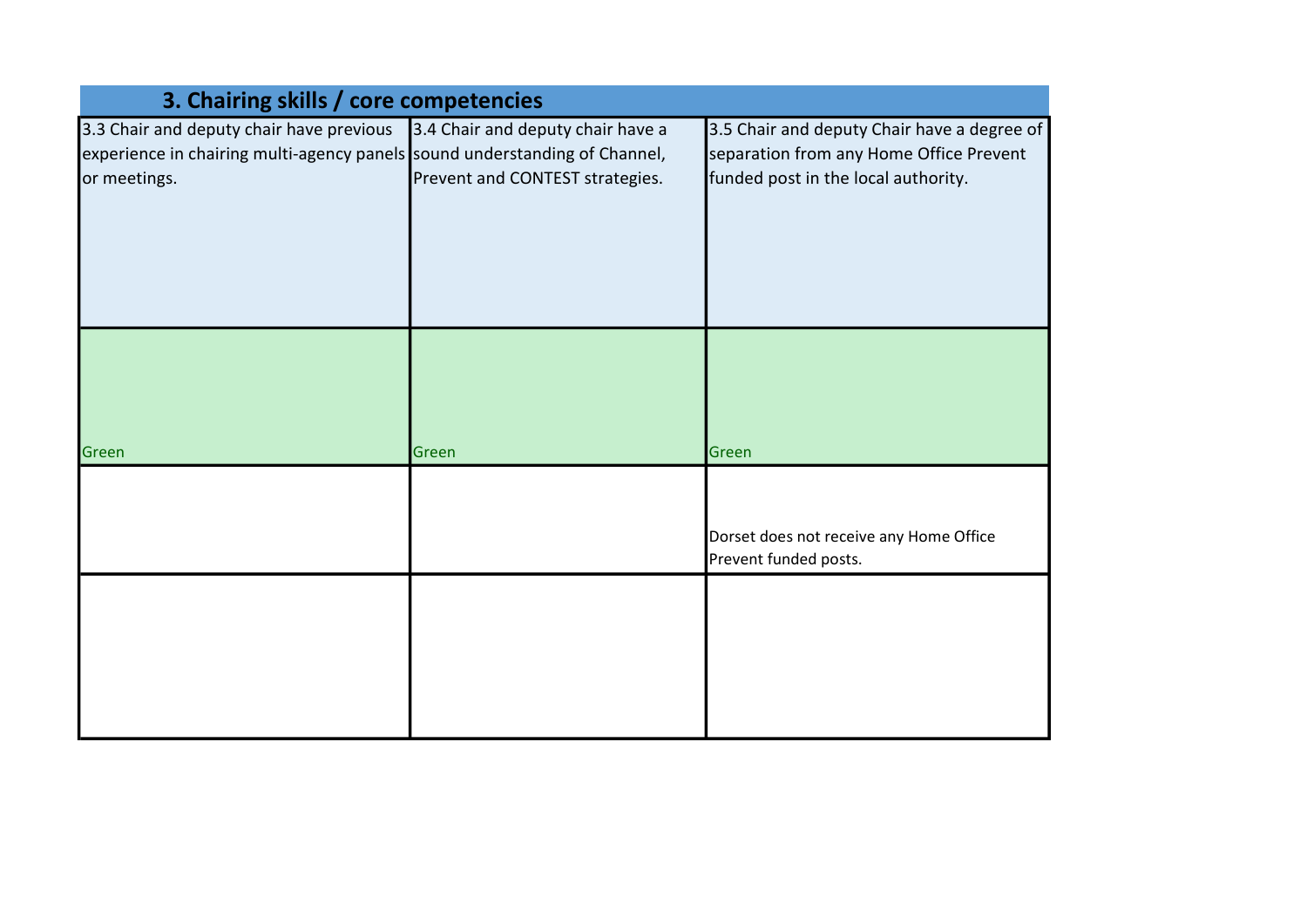| 3.6 Chair and deputy Chair are   |
|----------------------------------|
| committed to completing training |
|                                  |
| programmes requested by HSG.     |
|                                  |
|                                  |
|                                  |
|                                  |
|                                  |
|                                  |
|                                  |
|                                  |
|                                  |
|                                  |
|                                  |
|                                  |
|                                  |
| Green                            |
|                                  |
|                                  |
|                                  |
|                                  |
|                                  |
|                                  |
|                                  |
|                                  |
|                                  |
|                                  |
|                                  |
|                                  |
|                                  |
|                                  |
|                                  |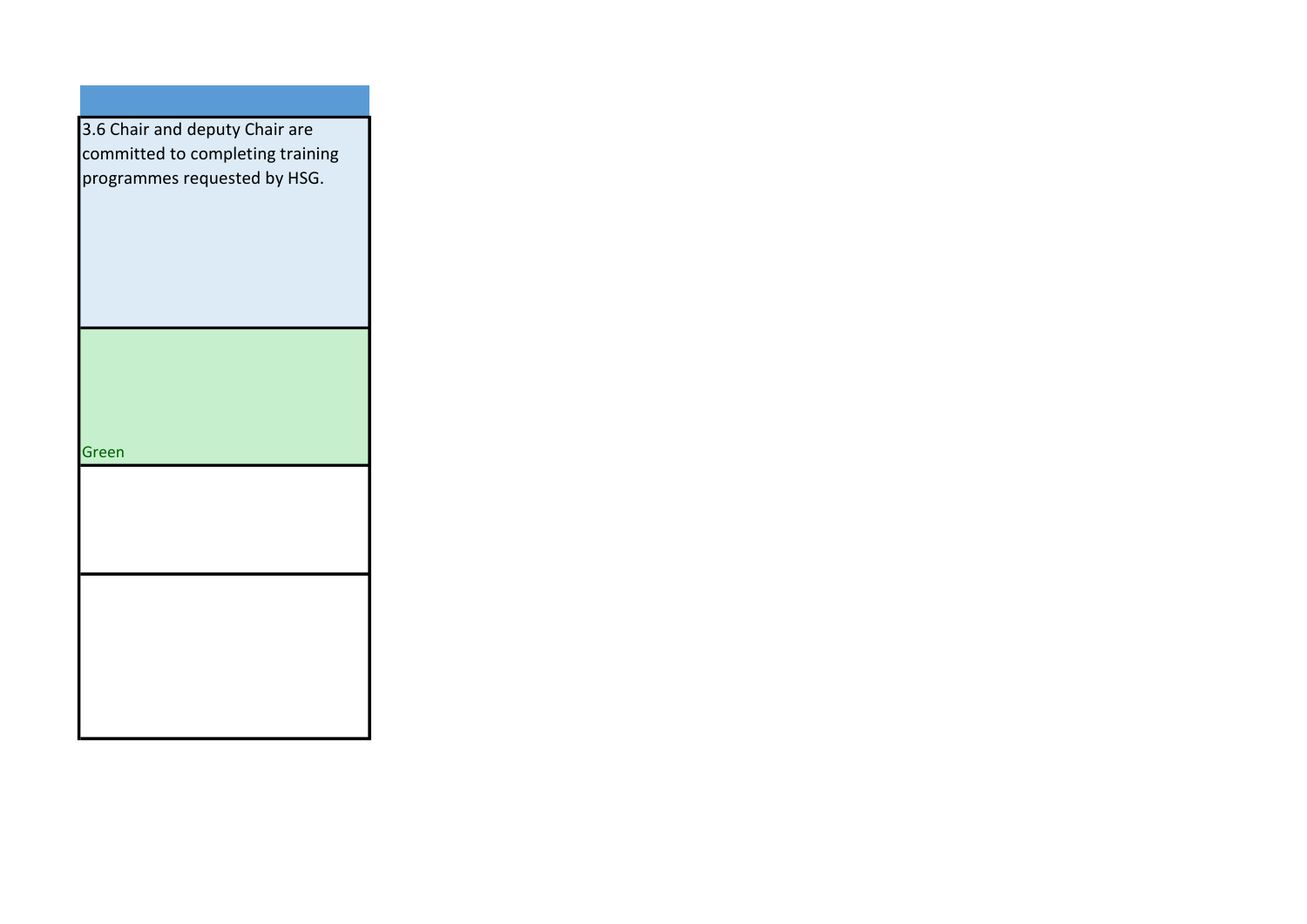4.4 Panel meets monthly (within 20 days of the Police Gateway Assessment) to oversee all Channel cases in their area where there are live cases for discussion, referrals for decision or case reviews to be undertaken.

|                                                                                                         |                                                                                                                                                                                                                                  |                                                                                                                                                                                                                            | 4. Panel Function &                                                                                     |                                                                   |
|---------------------------------------------------------------------------------------------------------|----------------------------------------------------------------------------------------------------------------------------------------------------------------------------------------------------------------------------------|----------------------------------------------------------------------------------------------------------------------------------------------------------------------------------------------------------------------------|---------------------------------------------------------------------------------------------------------|-------------------------------------------------------------------|
|                                                                                                         | 4.1 The Panel assesses the extent to which<br>identified individuals are vulnerable to being kept under review to ensure individual<br>drawn into terrorism and creates a support<br>plan to address identified vulnerabilities. | 4.2 The support plan for individuals is<br>needs are being met in line with<br>identified or changing vulnerabilities.<br>The panel assesses the impact of its<br>actions or inactions when reviewing the<br>support plan. | 4.3 All standing panel members are<br>actively involved in panel discussion,<br>decisions and delivery. | 4.4 Pa<br>days o<br>Asses:<br>cases<br>live ca<br>decisi<br>under |
| Green/ Amber/ Red                                                                                       | Green                                                                                                                                                                                                                            | Green                                                                                                                                                                                                                      | Green                                                                                                   | Green                                                             |
| Please include here any further details behind<br>any amber/red entries or examples of good<br>practice |                                                                                                                                                                                                                                  |                                                                                                                                                                                                                            |                                                                                                         | Chann<br>where<br>our re                                          |
| Please include here areas for improvement<br>and timescales for completion                              |                                                                                                                                                                                                                                  |                                                                                                                                                                                                                            |                                                                                                         |                                                                   |

## tion & Form

Channel Panel meets monthly even where there aren't live cases. Included in our revised terms of reference.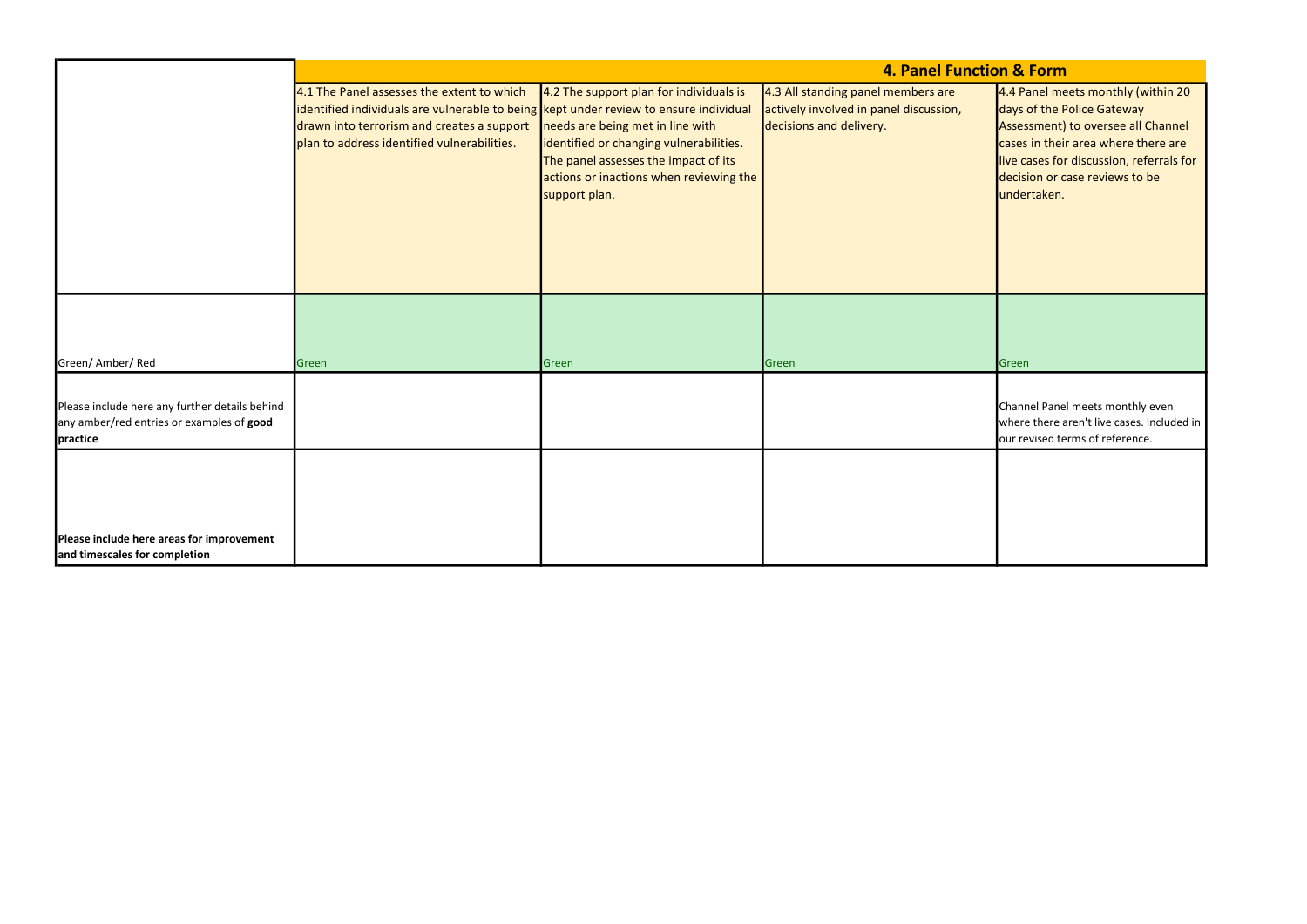|    | <b>4. Panel Function &amp;</b>                                                                                                           |
|----|------------------------------------------------------------------------------------------------------------------------------------------|
| ĵу | 4.9 The initial VAF and subsequent<br>updates are circulated to all relevant<br>panel members and partners in<br>advance of the meeting. |
| 3  |                                                                                                                                          |
|    |                                                                                                                                          |
|    | Green                                                                                                                                    |
|    | Completed by case officer and provided<br>to Channel admin prior to the meeting<br>who should circulate.                                 |
|    |                                                                                                                                          |
|    |                                                                                                                                          |

| 4.5 Information is effectively shared<br>between panel members and partners and<br>appropriate processes are in place to<br>facilitate this (e.g. ISA). | 4.6 Consent to receive support is<br>a case and offers an individual<br>support.                                                                                                                 | 4.7 Consent is informed, explicit and freely given<br>obtained in writing and no later than without coercion or duress and processes are in place<br>3 months after the panel first adopts to provide panel assurance that these requirements are the Channel Case Officer at least<br>being met.<br>[Consent to access Channel support should not feature as part of any process<br>whereby a sanction is imposed for non-compliance (e.g Child safeguarding<br>arrangements, Probation or Youth Offending licence conditions, or court orders) | 4.8 Vulnerability Assessment<br>Frameworks (VAF) are updated by<br>every 3 months or when any<br>significant event impacts on the<br>individual's vulnerability to being<br>drawn into terrorism. | 4.9 Th<br>updat<br>panel<br>advan |
|---------------------------------------------------------------------------------------------------------------------------------------------------------|--------------------------------------------------------------------------------------------------------------------------------------------------------------------------------------------------|--------------------------------------------------------------------------------------------------------------------------------------------------------------------------------------------------------------------------------------------------------------------------------------------------------------------------------------------------------------------------------------------------------------------------------------------------------------------------------------------------------------------------------------------------|---------------------------------------------------------------------------------------------------------------------------------------------------------------------------------------------------|-----------------------------------|
| Amber                                                                                                                                                   | Green                                                                                                                                                                                            | Green                                                                                                                                                                                                                                                                                                                                                                                                                                                                                                                                            | Green                                                                                                                                                                                             | Green                             |
| Personal Information Sharing Agreement is<br>currently being created and due to be<br>implemented shortly.                                              | Consent in writing has been obtained<br>from all subjects over the past 12<br>months using the HO template form.<br>The only issue we had was that the form<br>hadn't been branded to Dorset and |                                                                                                                                                                                                                                                                                                                                                                                                                                                                                                                                                  |                                                                                                                                                                                                   | Compl<br>to Cha<br>who sl         |
| Within 3 months                                                                                                                                         |                                                                                                                                                                                                  |                                                                                                                                                                                                                                                                                                                                                                                                                                                                                                                                                  |                                                                                                                                                                                                   |                                   |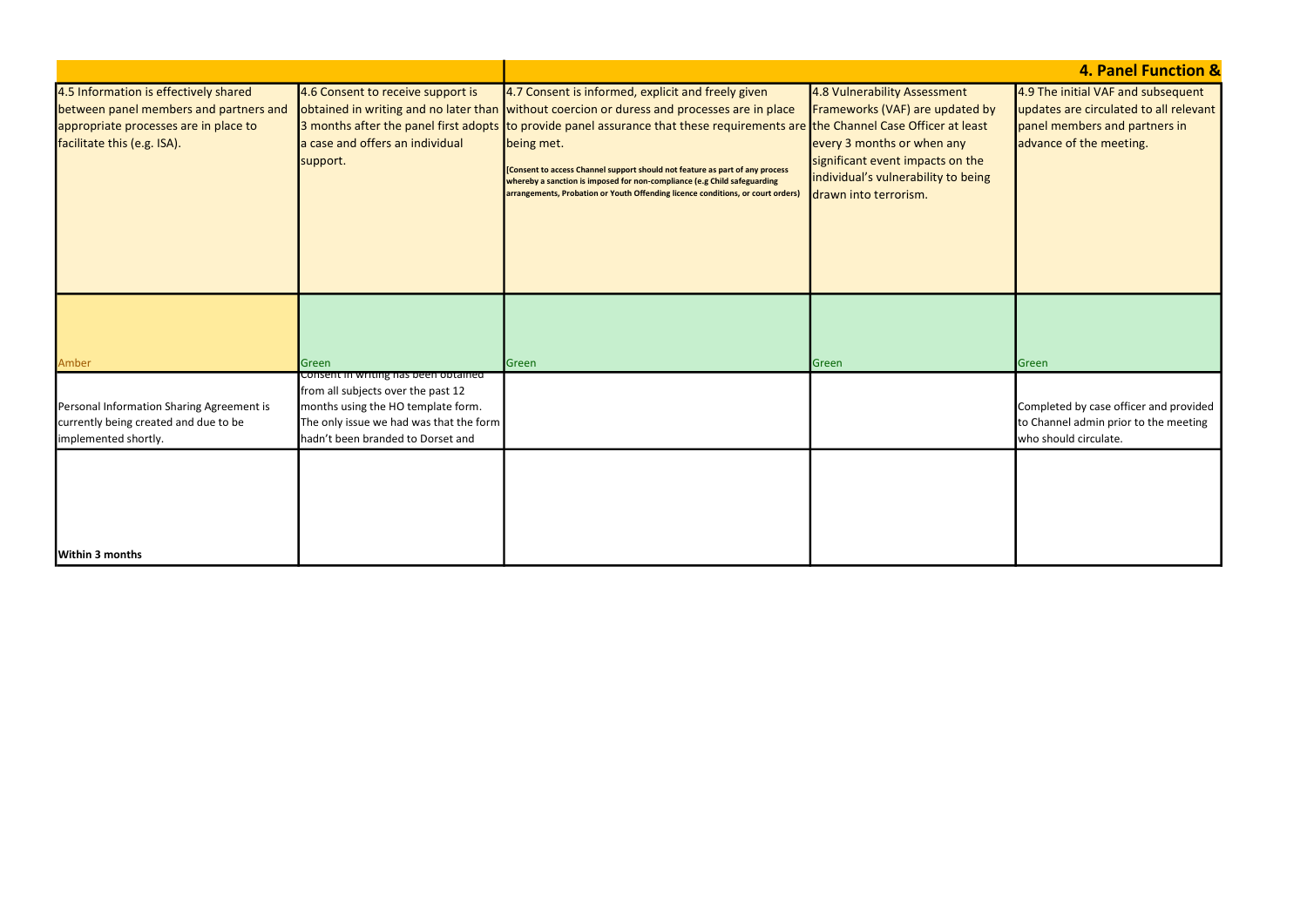| <b>Form</b>                           |                                     |                                      |                                                |                                 |
|---------------------------------------|-------------------------------------|--------------------------------------|------------------------------------------------|---------------------------------|
| 4.10 Home Office approved             | 4.11 The panel, in conjunction with | 4.12 Channel minutes accurately      | 4.13 All adopted cases are reviewed by the     | 4.14 Chann                      |
| Intervention Providers are            | counter terrorism police, keep the  | reflect decisions made by the panel  | panel at least 6 and 12 months after closure   | considering                     |
| considered for all cases where        | safeguarding risk and the terrorism | and a rationale for those decisions. | which includes police checks, relevant service | appropriat                      |
| support is to be offered and the      | risk under review when considering  | Minutes are taken by a minute taker  | involvement, change of circumstances           | process and                     |
| rationale for their use or preclusion | actions taken or proposed.          | who is not a member or partner of    | (including making family contact where         |                                 |
| is documented in the minutes.         | Mitigating actions to reduce these  | the panel.                           | appropriate), concerns arising since case      |                                 |
|                                       | risks are considered.               |                                      | closure and contact with initial referrer.     |                                 |
|                                       |                                     |                                      |                                                |                                 |
|                                       |                                     |                                      |                                                |                                 |
|                                       |                                     |                                      |                                                |                                 |
|                                       |                                     |                                      |                                                |                                 |
|                                       |                                     |                                      |                                                |                                 |
|                                       |                                     |                                      |                                                |                                 |
|                                       |                                     |                                      |                                                |                                 |
|                                       |                                     |                                      |                                                |                                 |
| Green                                 | Green                               | Green                                | Green                                          | Green<br><del>From the re</del> |
|                                       |                                     |                                      |                                                | and family t                    |
|                                       |                                     |                                      |                                                | information                     |
|                                       |                                     |                                      |                                                | will hand/se                    |
|                                       |                                     |                                      |                                                | members.                        |
|                                       |                                     |                                      |                                                |                                 |
|                                       |                                     |                                      |                                                |                                 |
|                                       |                                     |                                      |                                                |                                 |
|                                       |                                     |                                      |                                                |                                 |
|                                       |                                     |                                      |                                                |                                 |
|                                       |                                     |                                      |                                                |                                 |
|                                       |                                     |                                      |                                                |                                 |

nel panel is proactive in g families (where Le) within the assessment nd the support offer.

# ecently implemented friends <sup>-</sup>

toolkit, there is now an n leaflet that the case officer end to relevant family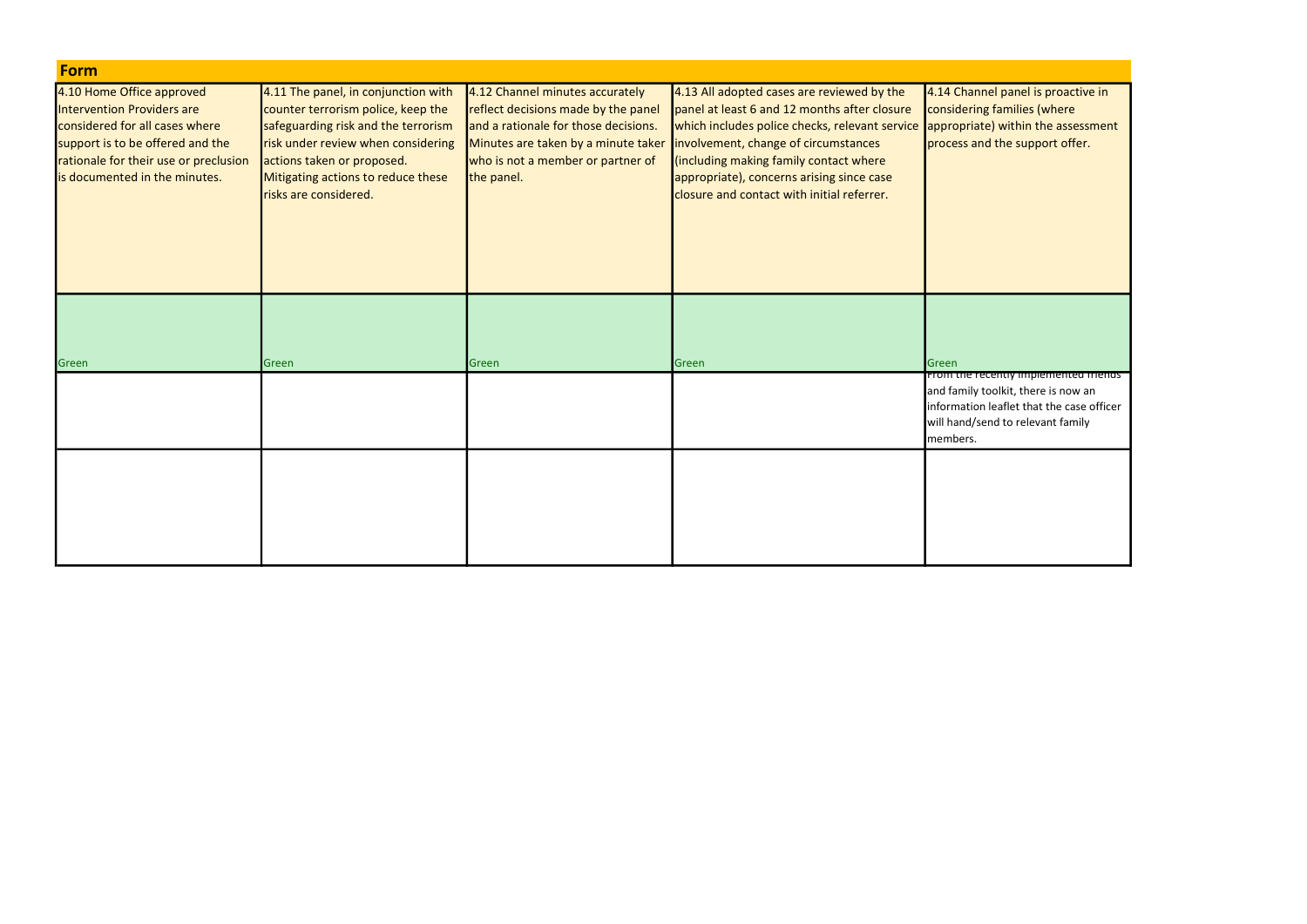| 4.15 There is a structured, agreed |
|------------------------------------|
| process for providing updates to   |
| family members. Each case is       |
| appointed a liaison for the family |
| where appropriate.                 |
|                                    |
|                                    |
|                                    |
|                                    |
|                                    |
|                                    |
|                                    |
|                                    |
|                                    |
|                                    |
|                                    |
| Green                              |
|                                    |
|                                    |
|                                    |
|                                    |
|                                    |
|                                    |
|                                    |
|                                    |
|                                    |
|                                    |
|                                    |
|                                    |
|                                    |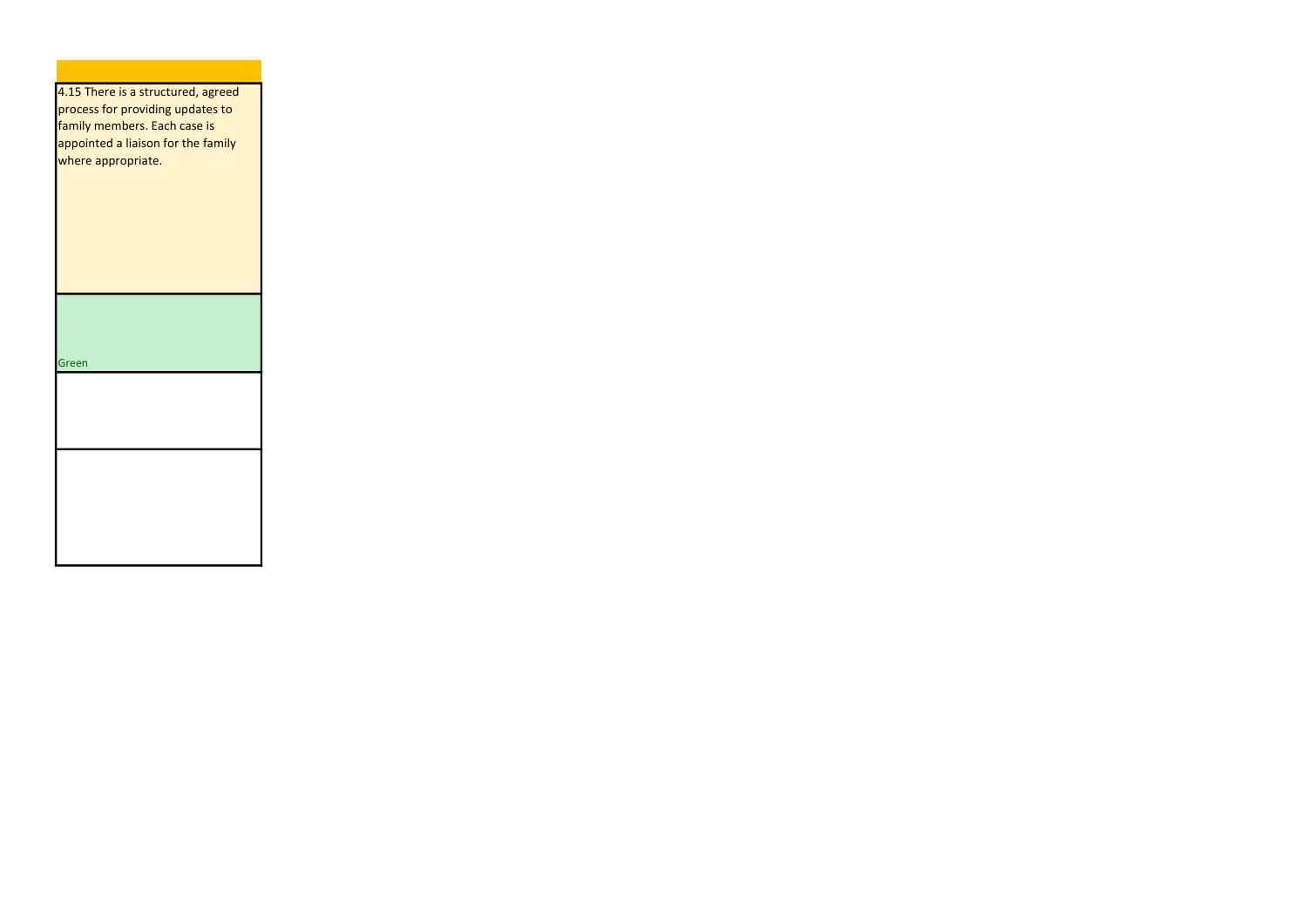|                                                                                                         | 5.1 Management of data is<br>compliant with the Data<br>Protection Act 2018 and General<br>Data Protection Regulations<br>2018. | 5.2 Local Data Protection Information<br>Notices have been updated to reflect<br>Channel Panel functions and use of<br>personal data. |
|---------------------------------------------------------------------------------------------------------|---------------------------------------------------------------------------------------------------------------------------------|---------------------------------------------------------------------------------------------------------------------------------------|
| Green/ Amber/ Red                                                                                       | Amber                                                                                                                           | Amber                                                                                                                                 |
| Please include here any further details behind<br>any amber/red entries or examples of good<br>practice | Personal Information Sharing<br>Agreement is currently being<br>created and due to be implemented<br>shortly.                   | Personal Information Sharing Agreement is<br>currently being created and due to be<br>implemented shortly.                            |
| Please include here areas for improvement<br>and timescales for completion                              | <b>Within 3 months</b>                                                                                                          | <b>Within 3 months</b>                                                                                                                |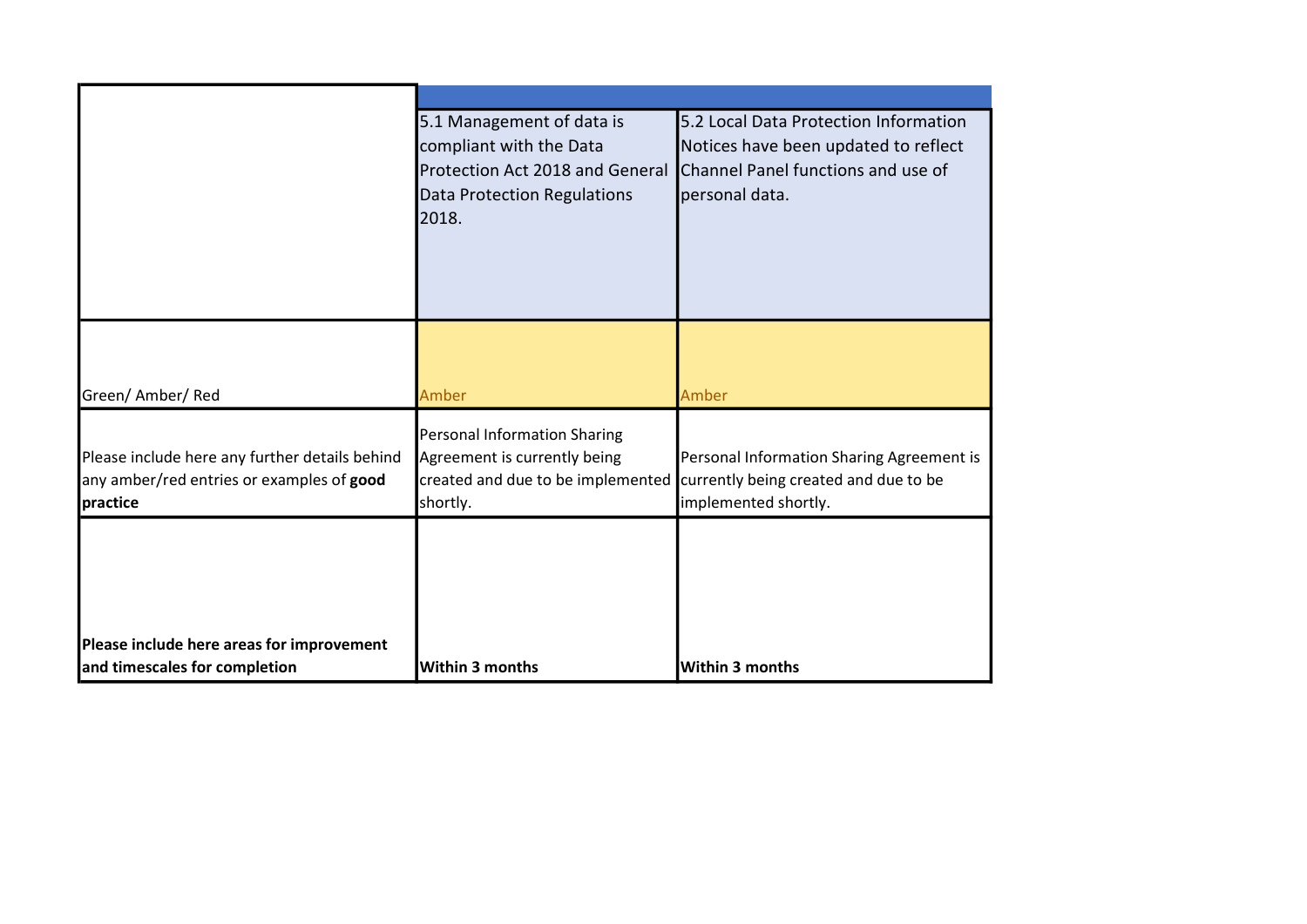| 5. Data Protection                                                                                         |                                                                                                                                                                                                                                                                                                                           |                                                                                                                                                                                        |
|------------------------------------------------------------------------------------------------------------|---------------------------------------------------------------------------------------------------------------------------------------------------------------------------------------------------------------------------------------------------------------------------------------------------------------------------|----------------------------------------------------------------------------------------------------------------------------------------------------------------------------------------|
| 5.3 Local data protection policies are<br>being followed for Channel data stored<br>locally                | 5.4 Panel receives assurances from the case<br>officer that all relevant Channel case<br>documents including minutes, VAFs,<br>Intervention Provider reports and support<br>plans are uploaded onto the HSG-approved<br>Case Management Information System<br>[refer to explanatory notes for completion<br>requirements] | 5.5 All individuals receiving support from<br>Channel are signposted to the Home Office<br>Channel Data Privacy Notice for the HSG-<br>approved Case Management Information<br>System. |
| Amber                                                                                                      | Green                                                                                                                                                                                                                                                                                                                     | Green                                                                                                                                                                                  |
| Personal Information Sharing Agreement is<br>currently being created and due to be<br>implemented shortly. |                                                                                                                                                                                                                                                                                                                           | The consent form has been in use for some time<br>and this includes the relevant signposting.                                                                                          |
| <b>Within 3 months</b>                                                                                     |                                                                                                                                                                                                                                                                                                                           |                                                                                                                                                                                        |